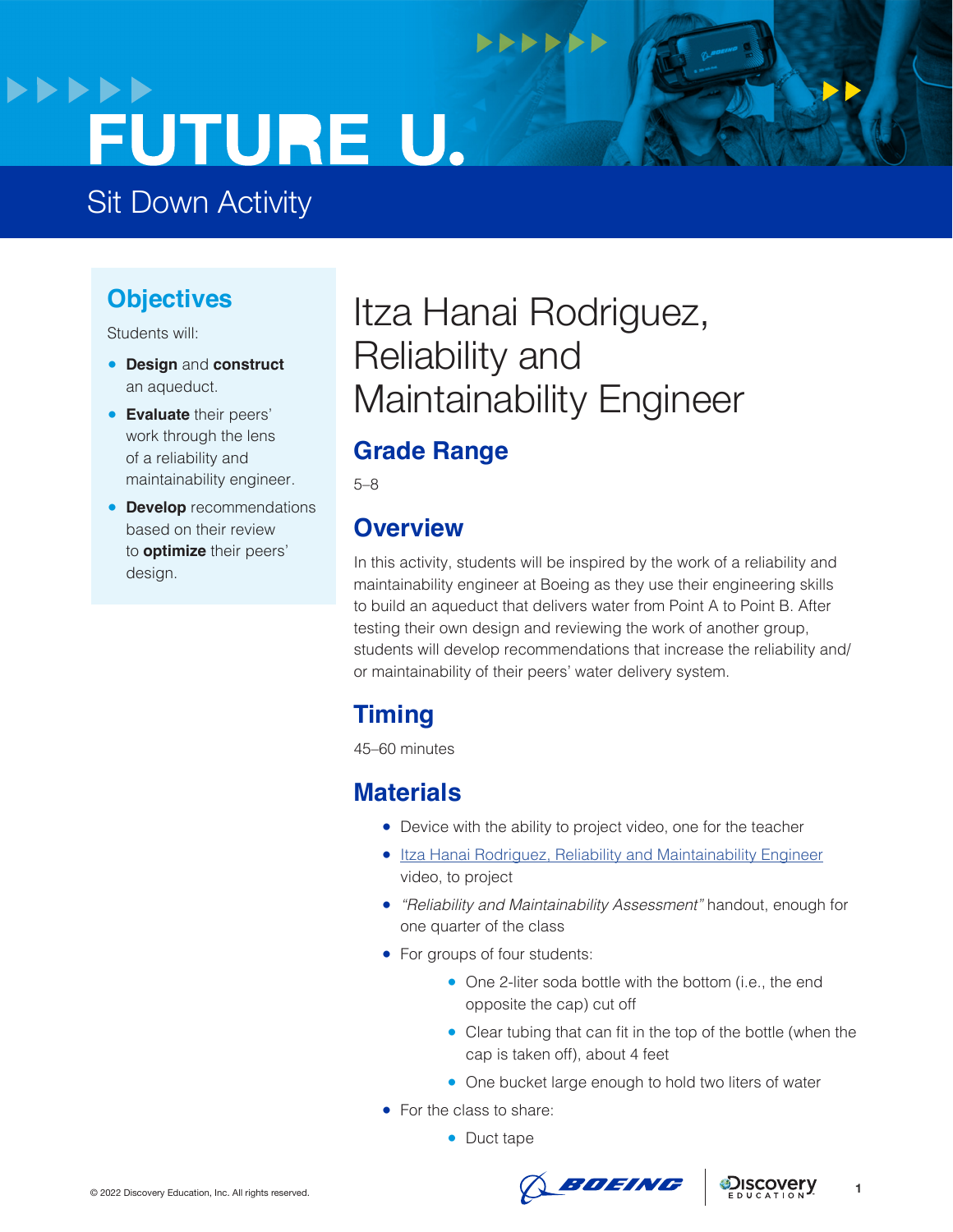

- Cardboard
- Blocks and/or books
- Plastic wrap
- Aluminum foil
- Scissors
- Large water pitchers or empty gallon containers, at least 4
- Access to a faucet (to fill the pitchers with water)

#### **Procedure**

- **1. Warm-Up:** After showing the [Itza Hanai Rodriguez, Reliability and Maintainability Engineer](https://www.boeingfutureu.com/virtual-experiences/STEM-career-videos/itza-reliability) video...
	- Encourage students to summarize the main responsibilities that Itza Hanai Rodriguez has in her job. Be sure they understand that reliability and maintainability engineers like Itza analyze systems with the goal of improving them. They try to prevent failures, stop problems from recurring, help repairs last longer, and increase the overall reliability of machines and equipment.
	- Then ask students to consider: What skills do you think reliability and maintainability engineers must have in order to succeed in their work? Encourage students to consider both STEM skills and 21st century skills like collaboration, critical thinking, collaboration, and communication.
- **2.** Explain that today students will be using some of these skills as they focus on a global issue: water scarcity. Share a few facts about water scarcity to help students better understand the issue:
	- Water scarcity occurs when there is not enough fresh water resources to meet the demand.
	- Around the world, four billion people experience severe water scarcity for at least one month each year.
	- By 2025, half the world's population could be living in areas facing water scarcity.<sup>1</sup>
- **3.** Ask the class to pretend that they are now working in a community with water scarcity. Thankfully, a potential water source has been identified not too far away. Their job is to create an aqueduct (or channel for transporting water) from Point A: The water source, to Point B: The community. For the sake of this activity, Point A is about three feet away from Point B.
- **4.** Divide students into groups of four and provide each team with a bottle and a bucket.
- **5.** Bring students' attention to the other available materials and explain that their aqueduct system should carry a pitcher full of water from the bottle source at Point A to the bucket site at Point B with as little water wasted as possible. Other than the bottle and the bucket, the materials that they use will be up to them.
- **6.** Give teams about 20 minutes to construct their designs. They may use scrap paper to sketch their ideas first if they would like to.
- **7.** Then bring the class back together and explain that students will now take on the role of reliability and maintainability engineers as they assess their peers' aqueduct system. Prepare the class for this portion of the activity by performing the following:
	- Pair student groups with each other.
	- Explain that each group should demonstrate how one full pitcher of water can travel from Point A to Point B three times in a row. If groups need to make repairs to their system during the demonstration, they may!





**2**

<sup>1</sup> [https://www.unicef.org/wash/water-scarcity](https://www.unicef.org/wash/water-scarcity )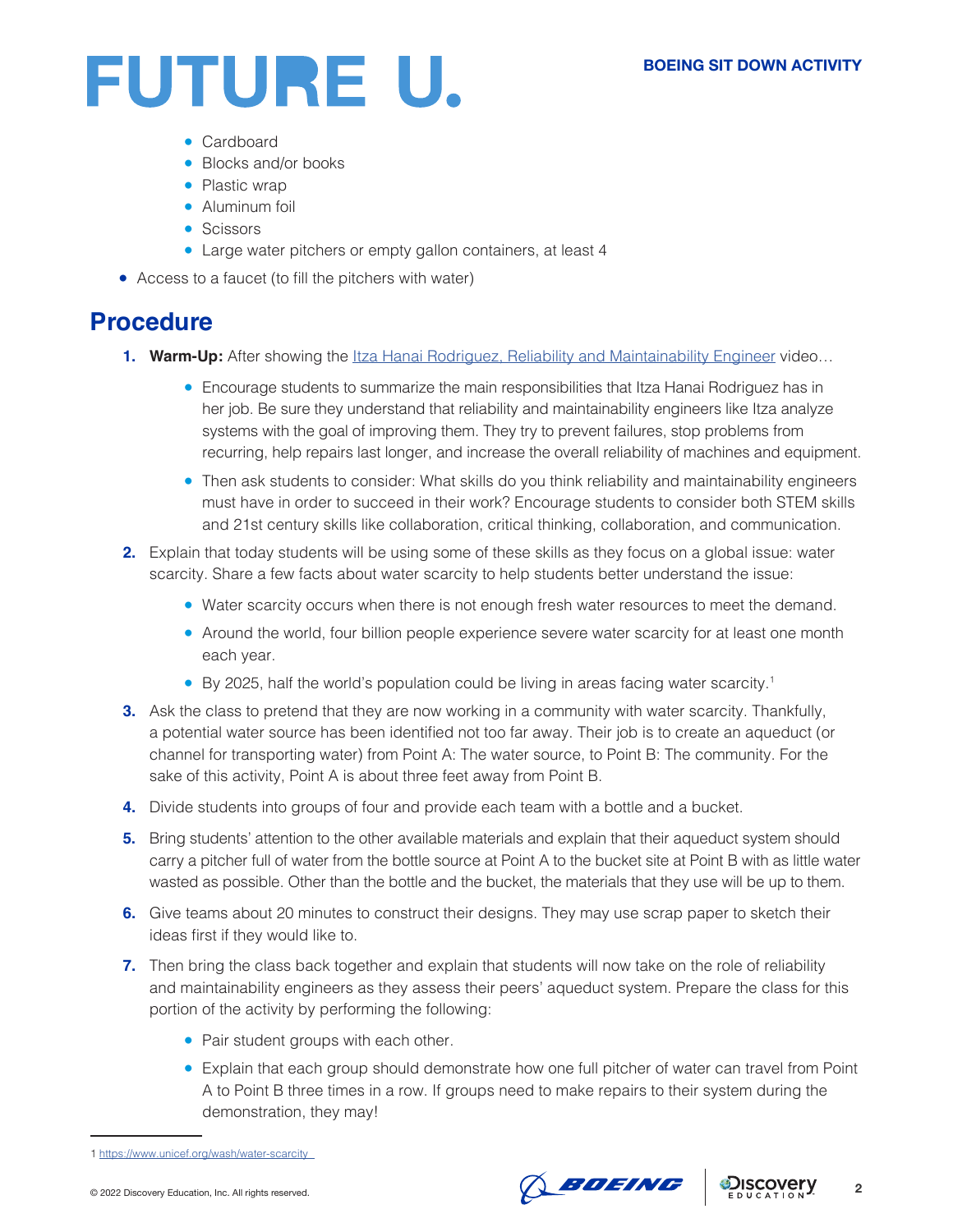

- Distribute one "Reliability and Maintainability Assessment" handout to each student. Review the questions provided and explain that after reviewing their peers' design and discussing the questions with their group, each student should write down their own responses.
- **8. Wrap-Up:** Before class comes to a close, bring the class back together and reflect on the reliability and maintenance review that they just completed. Discuss:
	- What impact does the role of reliability and maintainability engineer have?
	- Why is this role important across all systems and products?

#### **National School Standards**

#### **Next Generation Science Standards**

M.S. Engineering Design

- MS-ETS1-3: Analyze data from tests to determine similarities and differences among several design solutions to identify the best characteristics of each that can be combined into a new solution to better meet the criteria for success.
- MS-ETS1-4: Develop a model to generate data for iterative testing and modification of a proposed object, tool, or process such that an optimal design can be achieved.



**3**